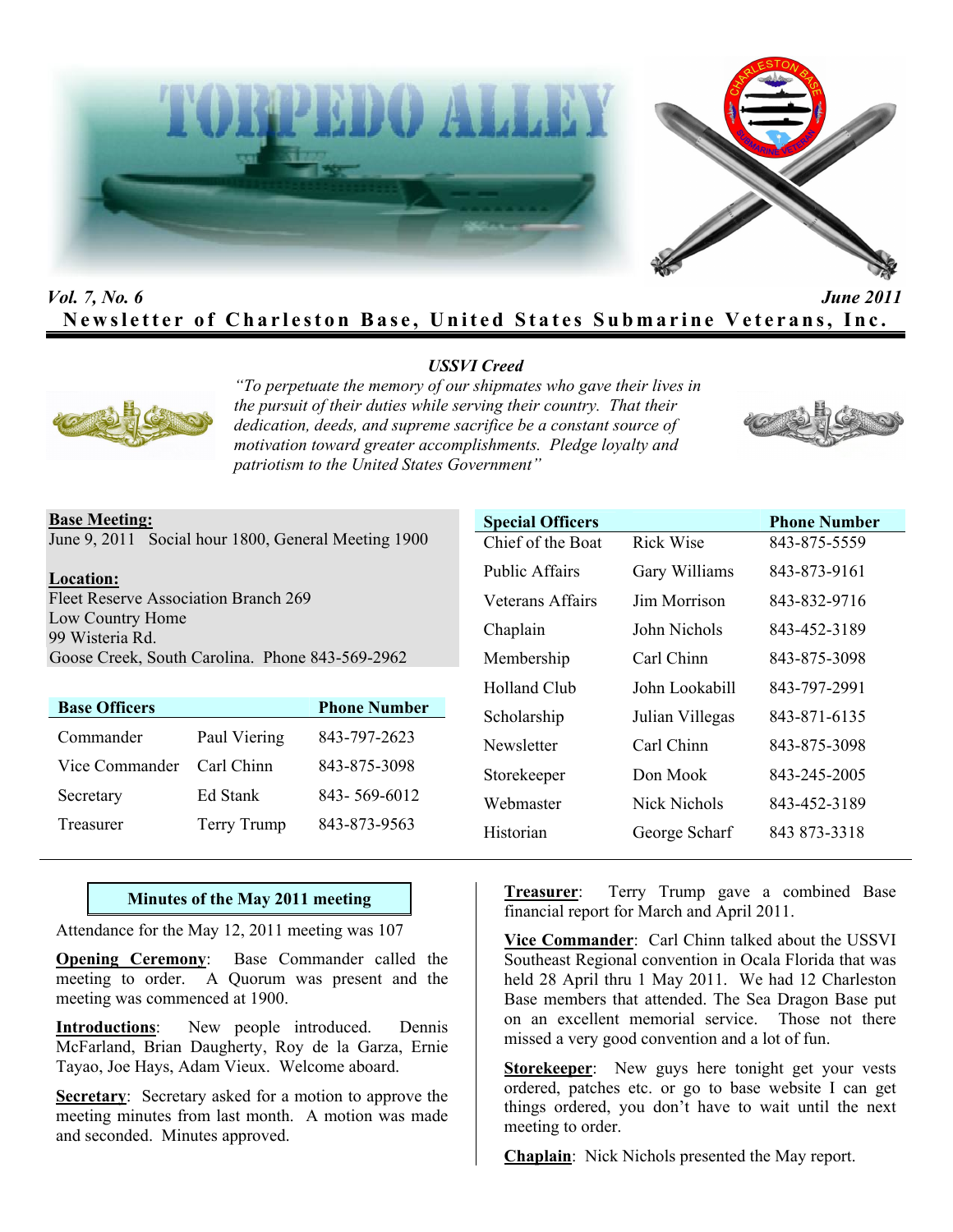- Marty Sessler had a total knee replacement on April  $14<sup>th</sup>$ , he is recovering at home with outpatient rehab.
- Don Heinle's wife, Barbara, had major surgery on April  $28<sup>th</sup>$ . The surgery went extremely well and she is home recovering. Her cancer was downgraded from Stage IV to Stage II. She will be having chemo in the near future.
- Dave Hansen's wife, Lorry, had a hospital stay in mid-April.
- Harry Nettle's mother is now under hospice care and not expected to live much longer.
- Terry Sickle is recovering from minor surgery.
- Lee Allison has had a lot of problems with arthritis in his hips.
- Rick Collin's wife, Colleen, had emergency surgery for a blood clot in her arm on May  $2<sup>nd</sup>$ . She may never get full use of her hand back. They have lots of Doctors visits scheduled both on and off base with different Doctors. All prayers are appreciated.
- George Henson, member of Groton Base, has stage IV cancer.
- Clyde Peters was released from Trident Hospital on Monday. He is at White Oak Manor for rehab, room 404, phone 797-8282. Calls/visitors welcome. He is doing much better.
- EMCS(SS) Ret. Roger Qualls from Goose Creek departed on Eternal Patrol on February 21, 2011. He was not a member of Charleston Base. Rodger was a WWII vet, serving on a heavy cruiser where he survived her sinking in 1942. Rodger served as COB on USS CORPORAL (SS-346) in 1961-62.
- Ed Stank's wife, Pauline, has been placed on the waiting list for a lung transplant as of 5.6.11. General wait time is about 19 days so they are expecting something to happen around the week of May  $23^{\text{rd}}$ . In an email today Ed said: Last night we were called to Duke Hospital for a possible transplant. Unfortunately, the lungs recovered were not suitable. But this is a good sign since we were just listed last Friday. Thanks for all your prayers and thoughts.
- Harry Kirk's wife, Jacqueline, had surgery today. Have not heard of her condition as yet.
- One of our own, CDR John Helton, US Coast Guard, previously an ETC(SS), will retire tomorrow morning at 1000 in the old FBMSTC Auditorium.

Please have your pictures taken for the web site and also go there to complete your Page 2 for the Chaplain.

Several follow-ups were made on those who've had surgery or illnesses in the last couple of months along with the base sending additional cards.

If you know of shipmates or spouses from other bases who are having a difficult time, had surgery, etc. and would like for USSVI Charleston Base to send them a card please send their name and address to the Chaplain via email or phone call.

**After Battery Rep**: Thom Beach has After Battery patches, koozies and hats for sale at the table by the front.

# **Public Affairs**: No report

**Scholarship**: Julian Villegas has received 6 applications and will award CB scholarships in June

# **Veteran's Affairs**: No report

**Little David:** Rick Wise reports that the Little David is ready for the tourist season. Thank you to those who helped. Some rotten wood will have to be replaced next April. On June  $25<sup>th</sup>$  the Berkeley County Museum will dedicate a Confederate Memorial and would like a Little David presentation. Due to lack of sponsors the museum will no longer run the tractor and engine shows.

**Holland Club**: If there are any inductees who have not received their awards see John Lookabill after the meeting.

**SUBVETS WWII**: WWII dues are renewable now, associate members see Mike Emerson. Next WWII Swamp Fox chapter meeting will be 16 June.

# **Historian**: No report

**Recreation Committee**: The base picnic will be Saturday 21 May at Buddha's, eating starts at 1300. Need volunteers to flip hamburgers and roll hotdogs.

# **District Commander**: No report

**Base Commander**: Denizens of the Deep base will hold the GA/SC all base get together on Saturday 18 June at noon.

Nov 2-6, 2011 WWII Memorial Service events at Kings Bay. Applications on the web.

**Nuclear Historian**: Rick Carlson told a good story about the Chinaman's brother who contracted Mongolian V.D.

**Fleet Reserve**: 21 May at 8 am car wash/bake sale at the Lowcountry Home proceeds go to Honor Flight. In August will burn mortgage for Lowcountry Home. Thurs 19 May @ 6:30 Fort Dorchester High School, FRA will award scholarship for Essay Contest. Any subvet can join the Fleet Reserve.

**Chief of the Boat**: Memorial Day Service at Park's Cemetery in Summerville starts at 10:30. Muster time 10:00, uniform is vest uniform. Working party for setup for picnic will start  $(a)$  12 noon on Wed 18 May. E-mail will be put out on this.

# **Old Business**: None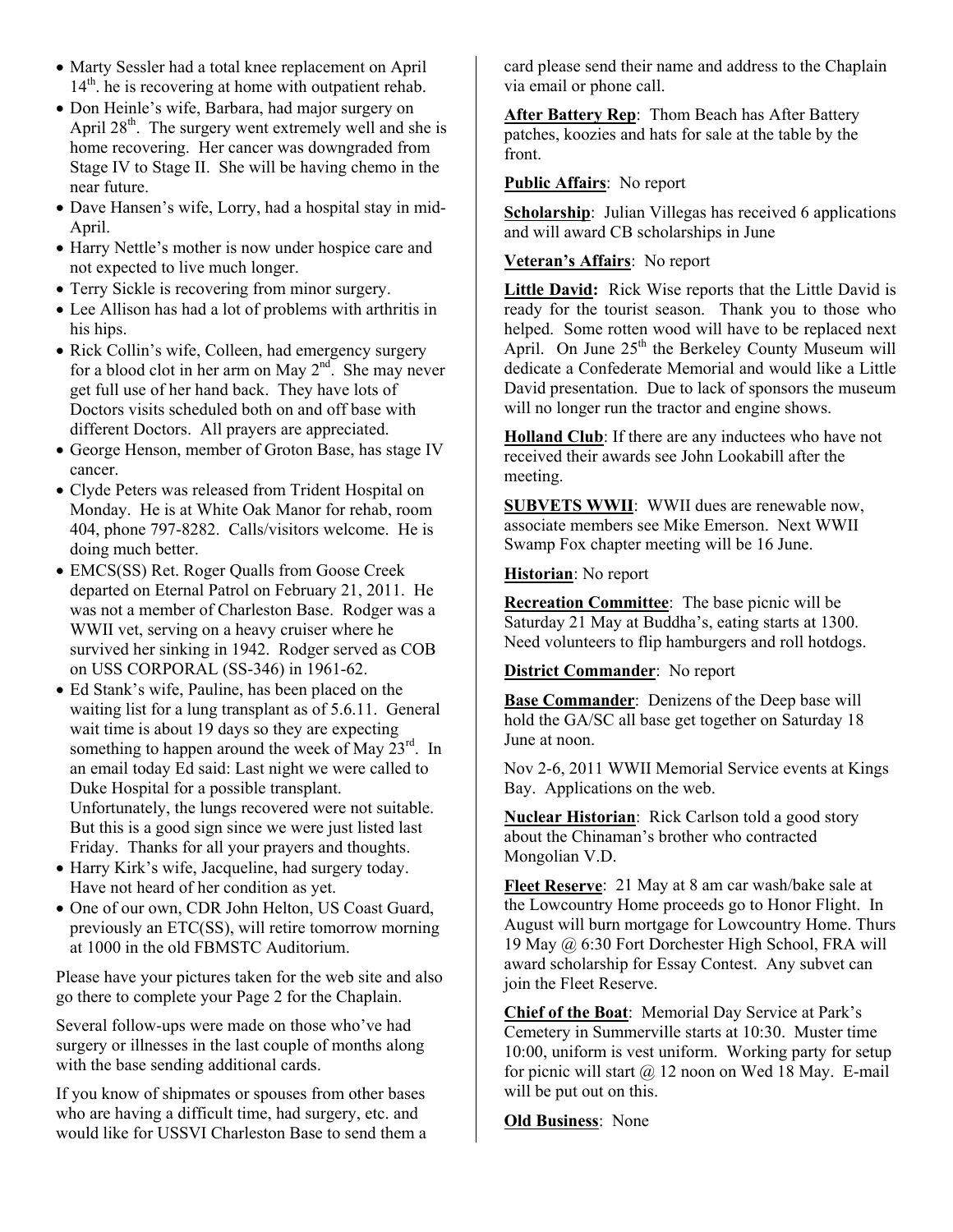**New Business**: Base elections were held for Base Commander and Base Treasurer. Paul Viering will remain the Base Commander and Terry Trump the Base Treasurer.

**Good Of The Order**: MUSC Children's Hospital, Child Life Department sent a letter of appreciation thanking the base for the caps4kids program visit.

Gary Semler talked about his experience with the Honor Flight and read a thank you card from a WWII honor flight veteran. Both expressed what a rewarding experience the flight and homecoming reception held Saturday night was for them. We have 9 or 10 members of the Base who have gone as honor guards. Next Lowcountry Honor flight will be around May next year per Mike Emerson. For more info regarding Honor Flight, http://www.honorflight.org/ .

Some discussion on procedure for future base elections

Depth charge drawing winner was Ken Hutchinson who donated \$100 to the building fund.

Meeting Adjourned: The Base Commander adjourned the meeting.



*"Don't tell mom I'm a submariner, she thinks I play piano in a whorehouse."* 



#### **June Submarines Lost:**

| <b>USS S 27</b>     | SS 132        | June 19, 1942 |
|---------------------|---------------|---------------|
| <b>USS R 12</b>     | SS 89         | June 12, 1943 |
| <b>USS Herring</b>  | SS 233        | June 1, 1944  |
| <b>USS</b> Gudgeon  | SS 211        | June 7, 1944  |
| <b>USS Golet</b>    | SS 361        | June 14, 1944 |
| <b>USS Bonefish</b> | <b>SS 223</b> | June 18, 1945 |
| <b>USS O-9</b>      | <b>SS 70</b>  | June 19, 1941 |
|                     |               |               |

*There is a port of no return, where ships May ride at anchor for a little space And then, some starless night, the cable slips, Leaving an eddy at the mooring place . . . Gulls, veer no longer. Sailor, rest your oar. No tangled wreckage will be washed ashore.* 

#### **June Happenings**

June 9– Monthly meeting

June 14 – Flag Day

#### **The History Of Flag Day**

The Fourth of July was traditionally celebrated as America's birthday, but the idea of an annual day specifically celebrating the Flag is believed to have first originated in 1885. BJ Cigrand, a schoolteacher, arranged for the pupils in the Fredonia, Wisconsin Public School, District 6, to observe June 14 (the 108th anniversary of the official adoption of The Stars and Stripes) as 'Flag Birthday'. In numerous magazines and newspaper articles and public addresses over the following years, Cigrand continued to enthusiastically advocate the observance of June 14 as 'Flag Birthday', or 'Flag Day'.

On June 14, 1889, George Balch, a kindergarten teacher in New York City, planned appropriate ceremonies for the children of his school, and his idea of observing Flag Day was later adopted by the State Board of Education of New York. On June 14, 1891, the Betsy Ross House in Philadelphia held a Flag Day celebration, and on June 14 of the following year, the New York Society of the Sons of the Revolution, celebrated Flag Day. Following the suggestion of Colonel J Granville Leach (at the time historian of the Pennsylvania Society of the Sons of the Revolution), the Pennsylvania Society of Colonial Dames of America on April 25, 1893 adopted a resolution requesting the mayor of Philadelphia and all others in authority and all private citizens to display the Flag on June 14th. Leach went on to recommend that thereafter the day be known as 'Flag Day', and on that day, school children be assembled for appropriate exercises, with each child being given a small Flag.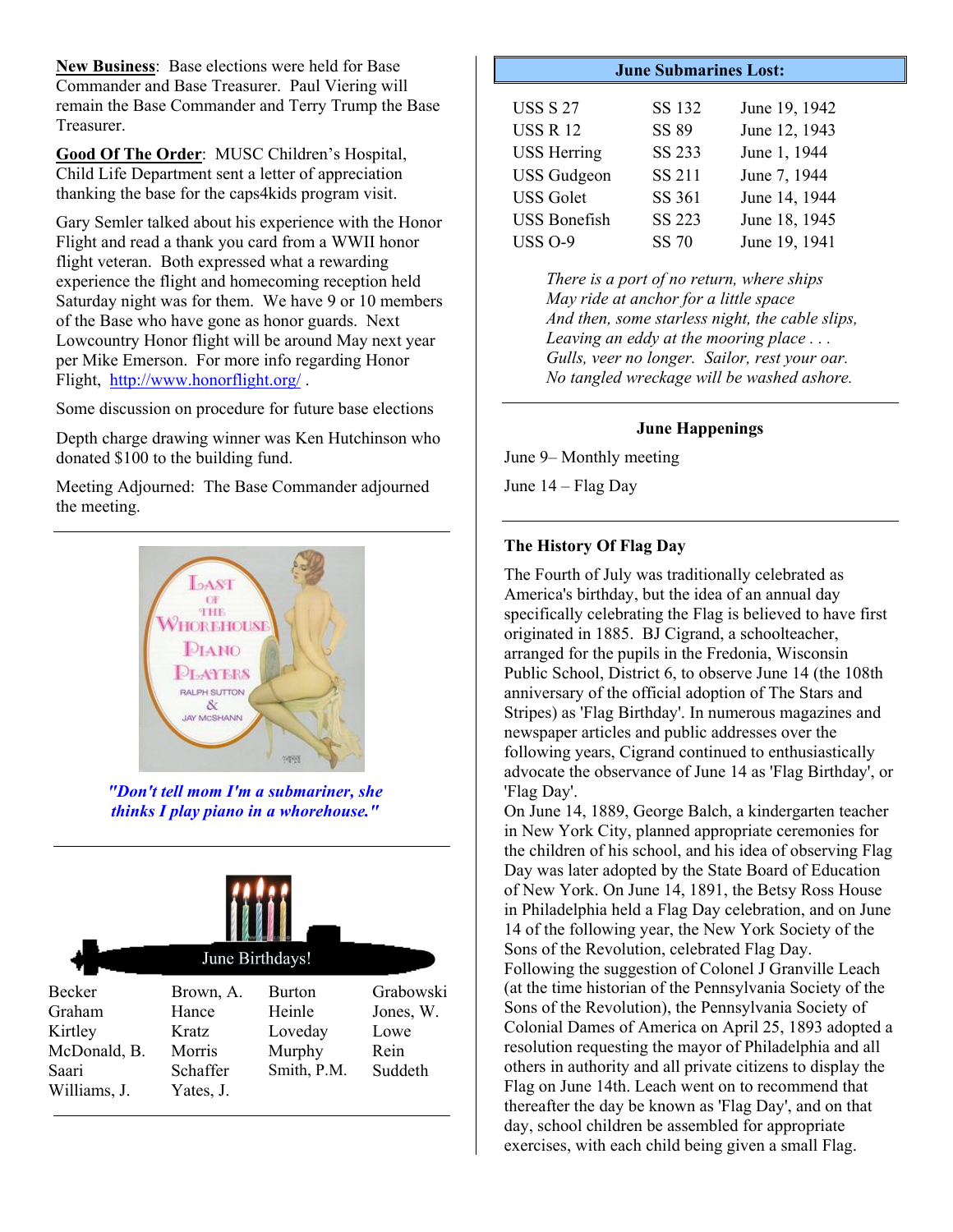Two weeks later on May 8th, the Board of Managers of the Pennsylvania Society of Sons of the Revolution unanimously endorsed the action of the Pennsylvania Society of Colonial Dames. As a result of the resolution, Dr. Edward Brooks, then Superintendent of Public Schools of Philadelphia, directed that Flag Day exercises be held on June 14, 1893 in Independence Square. School children were assembled, each carrying a small Flag, and patriotic songs were sung and addresses delivered.

In 1894, the governor of New York directed that on June 14 the Flag be displayed on all public buildings. With BJ Cigrand and Leroy Van Horn as the moving spirits, the Illinois organization, known as the American Flag Day Association, was organized for the purpose of promoting the holding of Flag Day exercises. On June 14th, 1894, under the auspices of this association, the first general public school children's celebration of Flag Day in Chicago was held in Douglas, Garfield, Humboldt, Lincoln, and Washington Parks, with more than 300,000 children participating.

Adults, too, participated in patriotic programs. Franklin K. Lane, Secretary of the Interior, delivered a 1914 Flag Day address in which he repeated words he said the flag had spoken to him that morning: "I am what you make me; nothing more. I swing before your eyes as a bright gleam of color, a symbol of yourself."

Inspired by these three decades of state and local celebrations, Flag Day - the anniversary of the Flag Resolution of 1777 - was officially established by the Proclamation of President Woodrow Wilson on May 30th, 1916. While Flag Day was celebrated in various communities for years after Wilson's proclamation, it was not until August 3rd, 1949, that President Truman signed an Act of Congress designating June 14th of each year as National Flag Day.

#### **First Female Students Report to Submarine School**  By Commander, Submarine Forces Public Affairs, May 6, 2011

NORFOLK, Va. - Eight female officers selected for assignment to submarines will report May 9, 2011 to the Submarine Officer Basic Course (SOBC) in Groton, Conn. for initial submarine training. These female officers will join 74 male counterparts to make up SOBC Class 10040. The officers are among 18 women from the U.S. Naval Academy, Reserve Officer Training Corps (ROTC) and Officer Candidate School (OCS) commissioning programs who were selected last year to enter the submarine service. Female SOBC graduates will be assigned to eight different crews of guided-missile and ballistic-missile submarines once they have completed their training program including six months of Nuclear Power School, six months of Naval Nuclear Prototype Training and 10 weeks of SOBC.

# **USS Lagarto Servicemen Honored**

Ceremony held 60 years later WLUK-TV, May 9, 2011 MANITOWOC - The city of Manitowoc is paying tribute to service members who served on submarines built in Manitowoc.

A remembrance ceremony was held Saturday for those who served and lost their lives on the USS Lagarto. The Lagarto was built by the Manitowoc Shipbuilding Company. The submarine was launched in 1944. The submarine was last heard from in May of 1945. USS Lagarto was one of 28 submarines built by the Manitowoc Shipbuilding Company during World War II. Lagarto was on her second war patrol when she sank just weeks before the end of the war with 86 seamen aboard.

For 60 years, the sub was lost in the Pacific Ocean, her final resting place unknown. It was discovered in the Gulf of Thailand six years ago.

The names of 86 men who were on board the sub were read as part of the ceremony.

The ceremony was part of the Wisconsin Maritime Museum's 28 boat reunion.

The Lagarto was one of 28 submarines built in Manitowoc during World War II.

Video: http://www.fox11online.com/dpp/news/usslagarto-servicemen-honored

# **May 10, 1960: USS Triton Completes First Submerged Circumnavigation**

By Tony Long, Wired, May 10, 2011

The USS Triton, a nuclear-powered radar picket submarine, arrives in Groton, Connecticut, after completing the first completely submerged circumnavigation of Earth. It spends 60 days, 21 hours under water.

The Triton put to sea Feb. 15, and the crew was told to prepare to stay out longer than normal. Still submerged, the boat reached St. Peter and St. Paul Rocks in the mid-Atlantic east of Brazil on Feb. 24, where the men on board were informed of the Navy's plans.

In the following weeks, Triton rounded Cape Horn, crossed the Pacific and Indian oceans, then slipped past the Cape of Good Hope and into the Atlantic, reaching St. Peter and Paul Rocks on April 10.

The boat did surface once, briefly, to transfer a sick sailor to the heavy cruiser USS Macon, but this was not considered a break in the submerged circumnavigation. In practical terms, the Triton's accomplishment demonstrated the submerged endurance capabilities of modern submarines, while enhancing U.S. military prestige. The boat also returned with new oceanographic data. The boat's commander, Capt. Edward Beach, received the Legion of Merit from President Dwight D. Eisenhower, and the Triton was awarded a Presidential Unit Citation.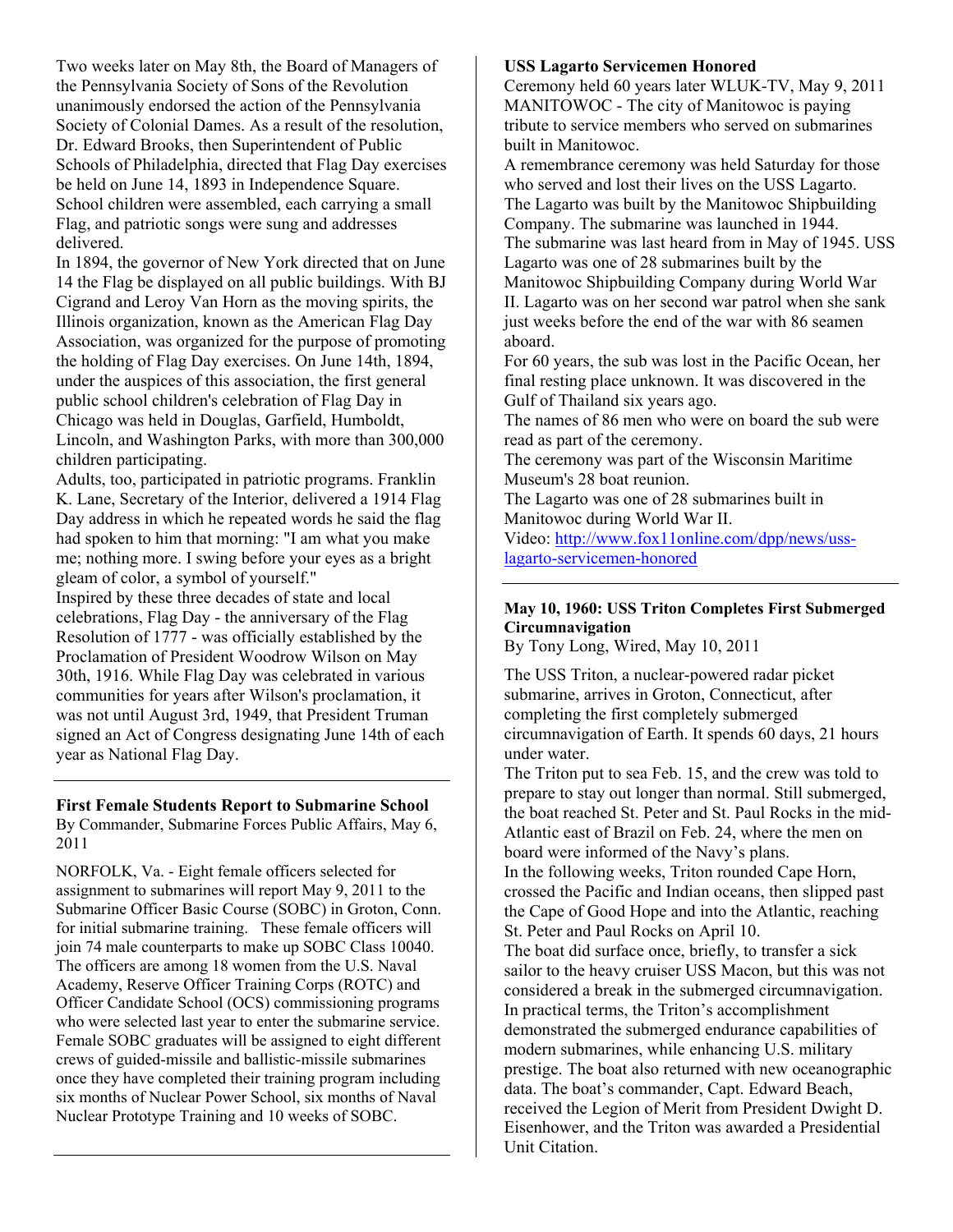## **Vivid Tale of Submarine**

From St. Joseph Gazette, Missouri: date unknown, boat unknown

*Editor's note: Tthis article was found in my wife's mother's scrapbook where she kept many articles about local soldiers and sailors during WWII.* 

As an apprentice in The Gazette composing room, Fred W. Clouse thought he had experienced some heat in the summertime, and when things happened in a hurry he thought he knew something about tight spots, but his first real lessons came after he went into the navy and was assigned to a submarine. Mr. Clouse went into the navy two and a half years ago, after a year with the Gazette. He's home on leave now and visiting his wife and baby daughter, who are staying in Mound City. Mr. Crouse had charge of a torpedo section on his submarine. He is a son of Mrs. Lala Crouse, New Hampton, MO., and has brother in the navy, George Crouse. His navy rating is torpedoman first class. Following is Mr. Crouse's story of one fearful week: On South Pacific Cruise

"It was a bright moonlight night, such as can only be found in the south Pacific, the moon making it as bright as day. My sub had so far had a normal patrol run, sinking and damaging a few ships. We were cruising on the surface, charging batteries and enjoying the fresh air. I had just relieved the torpedo tube watch and had settled down to read a good book when all of a sudden the ship gave a big lunge, hesitated, and then lunged again. "I heard a noise which sounded like all hell had broken loose in the after end of my compartment. I jumped up and started to run aft, but, believe it or not, three other fellows were out of their bunks and through the hatch before me. (I always considered myself fast.) When I reached the officers' quarters my senses prompted me and I turned and went back to see what the damage was. The chief torpedoman and myself found that it was nothing to hinder the operation of the ship, so we stood by to do whatever was necessary to get off the shoal on which we were grounded.

"It was 12:20 when we hit. All engines were running at full speed trying to back us off the uncharted shoal, which was only about 10 miles from a big Jap airbase. We worked at top speed until we had thrown some of our loose gear over and had blown a considerable amount of fuel overboard. At about 4 a.m. she shot loose from what everyone was thinking would surely be a death trap or at least a trip to a Jap prison camp. "All the men were pretty nervous and excited for a few hours following but were soon settled down to routine duties again.

## *Waited For Bigger Prey*

"Two days and nights passed and everyone was in high spirits because we were headed toward our home base.

On the third morning we submerged for the regular day's run. Everything was fine until about 9 a.m. when we spotted a destroyer on the horizon. We didn't attack because the captain figured there would be a larger ship along shortly.

"About 10 a.m. along came a big merchant ship, upon which we fired with the greatest of pleasure. Then, to our sorrow, the destroyer came rushing back at us an let go with six large depth charges, which gave us a severe jolting, broke most of our lights, and started quite a few leaks through the ship. They also started an air leak, which sent a continuous string of telltale bubbles to the surface, guiding the enemy right to our whereabouts. They blasted away at us with over two score of depth charges, each one driving us farther and farther until we were at twice the depth our ship was tested to. "At the end of about 18 hours the air began to get bad so we spread soda lime through the compartments to absorb carbon dioxide and at the same time bleed oxygen into the boat. This was a big relief, but the pressure was becoming great and caused the temperature to shoot up to around 120 degrees. During this time the water was slowly seeping in until two compartments were flooded above the decks and we were running a bucket brigade to keep the water out of another compartment so it wouldn't flood our main motors.

## *Situation Was Desperate*

"all of this flooding had caused us to take on such a terrible angle that it was difficult to move from aft to forward without pulling yourself along by your hands. The air was so bad that you could only walk about 20 feet at a time without stopping to rest and get your breath. Everywhere you looked you could see men lying on wet decks or anywhere possible. All were dripping with perspiration and gasping for a good breath of air. "I'm sure that one breath of good air would have sold for an enormous price down there at that time.

"As we went about our necessary jobs I noticed that each man would try to help the other one feel a little better by saying something and trying to smile, but everyone knew what each was really thinking because we all had practically the same thought — our loved ones at home; would we ever see them again?

"About daybreak of the second day the destroyer had exhausted his load of depth charges but, to our great sorrow, another came to relieve him. Then came more charges.

## *Mouse Under Nip Paws*

By the end of 28 to 30 hours the men were giving up hope of ever seeing the surface again. Our batteries tested zero and the little yellow Nips still had us under their paw, just as a cat plays with a mouse before the kill.

"One man had lost his eyesight caused by nervous strain. Another had wrapped his head in a blanket and would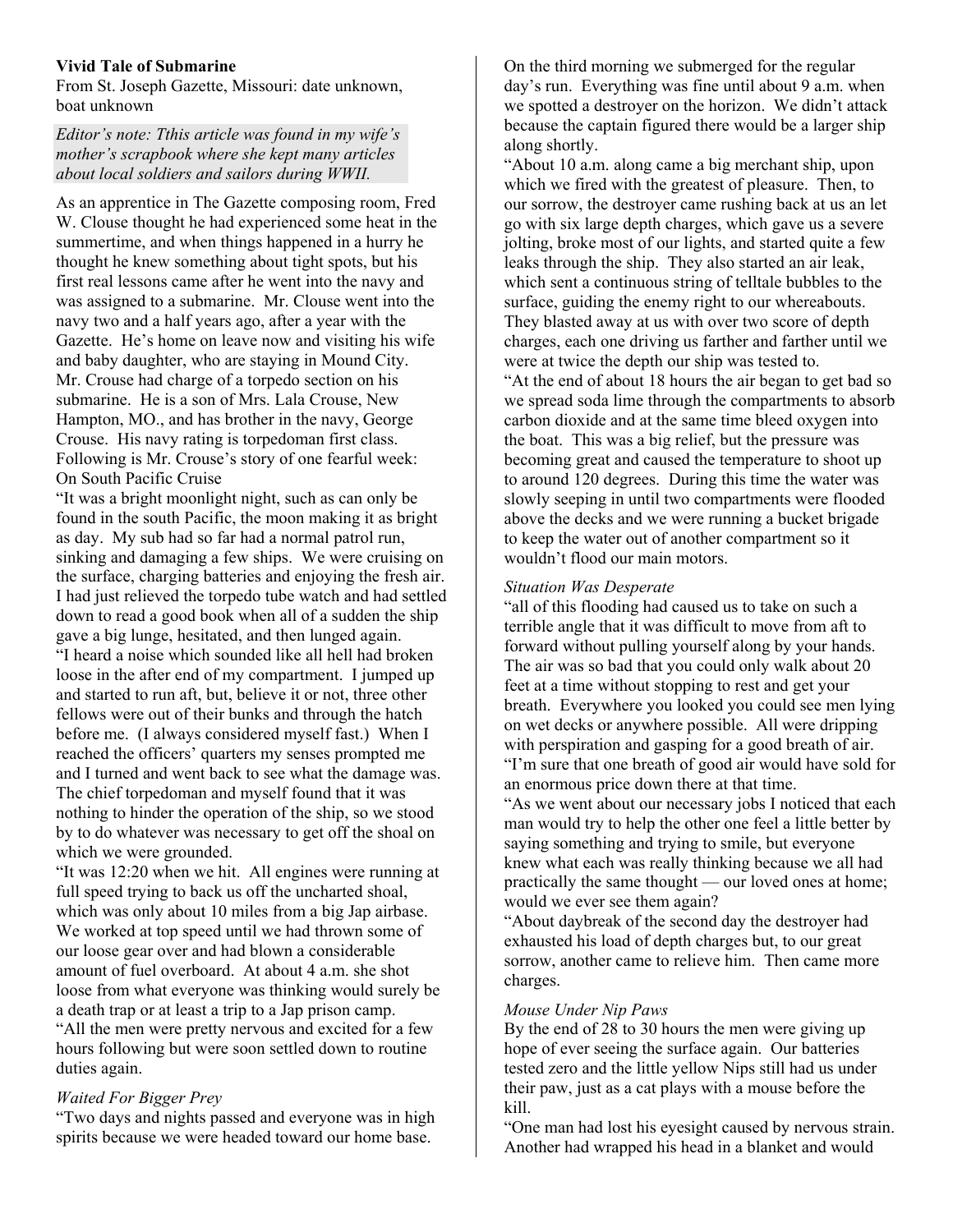have suffocated had some of the fellows forced him out of it. Many others were lying with pictures of their mothers, wives and sweethearts in their hands. I believe every man in the crew prayed many times during this attack and I know that our captain prayed for us. "At the end of 32 hours we could not hear the enemy anymore, but we waited until 48 hours was up before surfacing. Getting to the surface was a hard task because we had so much water in the boat we were heavy. When we did hit the surface and fresh air, every man said a thanksgiving prayer, I'm sure.

"We were a badly beaten crew , but by no means were we whipped, because all but a few of the same crew went back on our next patrol and I wish to say here that those Japs have paid and paid dearly for the harassing they gave us."

# **Missing German WWI U-Boat Discovered**

Hydro International, May 11, 2011

A Hydroid REMUS 100 AUV aided in the discovery of the World War I German submarine U-106, which had been missing since October 1917. The Royal Netherlands Navy (RNLN), which used the REMUS vehicle, located the missing submarine off the coast of Terschelling in the Netherlands. In October 2009 the RNLN hydrographic survey vessel HNLMS Snellius located an unidentified object while charting shipping lanes. This was followed two months later by an inspection by a MCMV, the HNLMS Maassluis. A wireguided Remotely Operated Vehicle (ROV) designed to locate mines, detected the shape of the vessel. The discovery prompted a series of research missions, which employed Hydroid's REMUS 100 as well as divers from the Royal Netherlands Navy's Diving and Explosive Ordnance Disposal Group (EOD).

The REMUS vehicle and the EOD divers descended 40 metres in order to explore the area, where a brass plate bearing the serial number of the submarine was eventually discovered. After further exploration as well as confirmations from the German Ministry of Defense and the families of crew members, the submarine was positively identified as the German U-106, which perished during the First World War.

"These findings always happen by chance," said expedition leader Captain-lieutenant Jouke Spoelstra. "Twelve years ago, a hydrographic survey ship passed the same spot of our discovery, but the German vessel must have still been under a layer of sand. We were lucky to be at the right place at the right time." The German SM U-106 was one of the 329 submarines serving in the Imperial German Navy in World War I. It was commissioned on 28th July 1917 under the command of Captain-Lieutenant Hans Hufnagel. The SM U-106 is noted for sinking the HMS Contest during the First Battle of the Atlantic on 18th September 1917,

and also for damaging the City of Lincoln a 5,867 ton steamer. The U-106 was lost off of the coast of Terschelling after striking a mine on 7th October 1917. "The ship left behind is an official war grave," added Spoelstra. "A memorial ceremony may take place at sea but will only occur at the initiative of the relatives."

# **From a recent Holland Club induction at Bremerton Base:**

The other fellows at the meeting to be inducted didn't say much, but I knew I had to say something to honor my hero, Norman (Sparky) Roch Trudeau, my dad's sister's husband, a submarine sailor from WWII. So I did. And will again right now.

In 1941 (before pearl Harbor) a 19-year old young man from Fall River, Massachusetts enlisted in the US Navy in Boston. He volunteered for submarine duty and after riding a battle wagon to the Philippines, he was assigned to submarine tender in Manila Bay awaiting his first boat to come in from a training mission when the Japanese simultaneously attacked Hawaii and the Philippines and other places on December 7, 1941 hoping to deal the USA such a devastating blow that they could never recover. Norman's boat came in right after the attack and he was transferred aboard USS Pickerel SS-177 a Porpoise class submarine built in the mid-30's for his first submarine duty.

The boat immediately loaded groceries, fuel and torpedoes and departed on it's first war patrol off Cam Rahn Bay. Norman was not designated for any rating so he started in the seaman gang standing watches as a lookout, but after a short time decided he wanted to be an electrician's mate and the Chief of the Boat (COB) assigned him to E-division. There are a number of divisions in the engineering department other than E. There is also M, which take care of the main propulsion equipment and A, which fixes almost anything, in fact a popular saying on a fleet boat is that if it 'leaks, stinks, or makes noise, it belongs to A-gang.'

Norman, now nick-named 'Sparky' by his shipmates, qualified in submarines and made five war patrols in Pickerel. After the fifth patrol the boat was sent back to Mare Island Naval Shipyard in Vallejo, California for a much-needed overhaul and Sparky, now a third class electrician's mate was transferred to new construction duty at the Manitowoc, Wisconsin shipbuilding facility to be a part of the cadre of seasoned veterans who would be the core of the first crew of the USS Puffer SS-268. While Sparky was in new construction, the Pickerel finished her overhaul and went back to the Pacific to attack Japanese shipping and was lost with all hands on her 7th war patrol.

In June 1943 Sparky married Viola Christensen, the same month as the boat finished her construction. The captain gave Sparky leave to drive to New Orleans to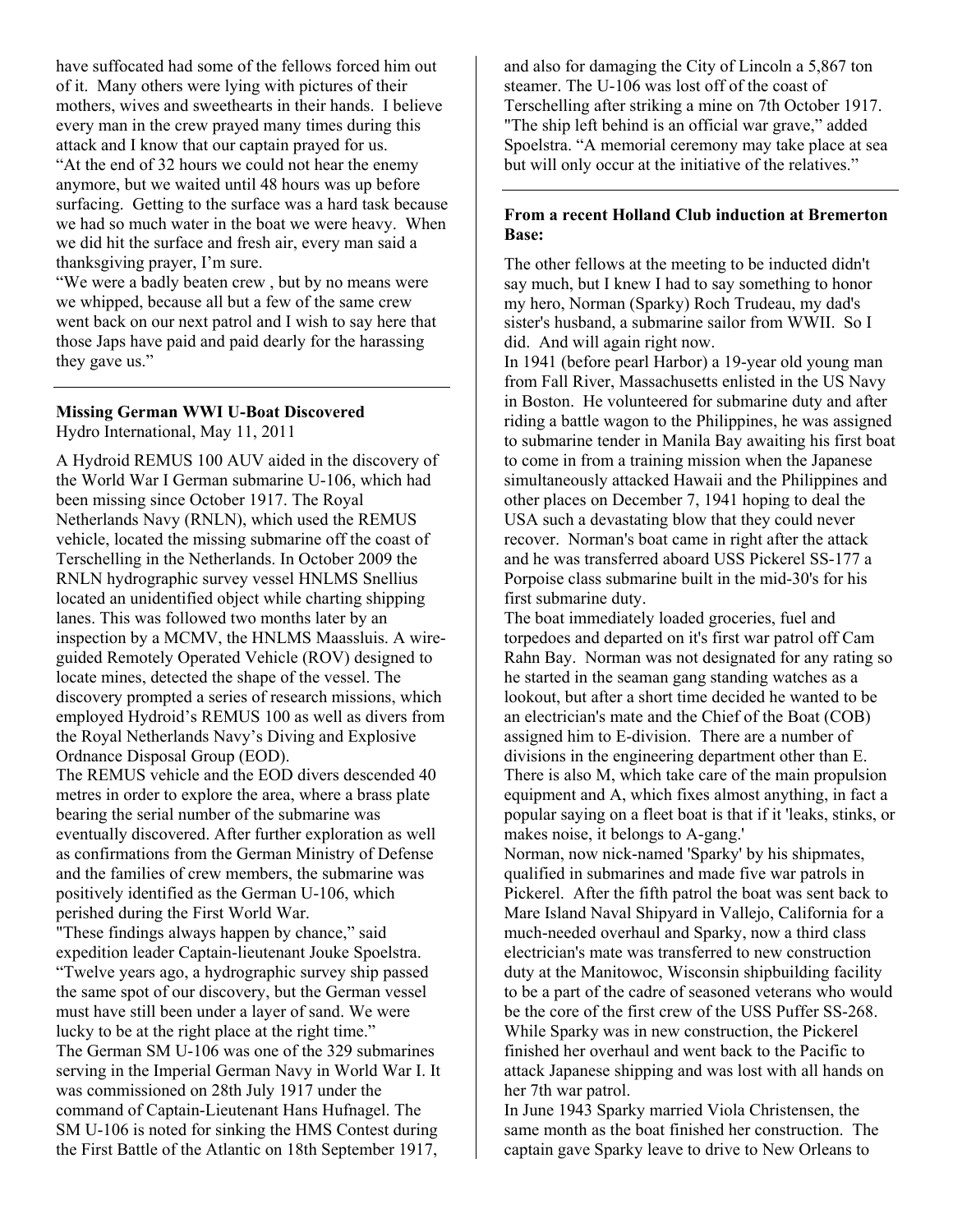meet the boat for his honeymoon. The boat was loaded into a special floating dry dock and pulled by tug boat down the Chicago and Illinois rivers to the Mississippi river and then down to New Orleans.

On the way down the river the two new periscopes from the Kollmorgen factory were installed. Upon reaching New Orleans the boat received practice torpedoes and spent several days in the Gulf of Mexico practicing all the things needed to survive. Then after loading 'war shots' they were sent to Australia through the Panama Canal and across the vast Pacific Ocean.

On her first patrol out of Fremantle, the Puffer was attacked by five Japanese warships and continuously depth-charge for nearly 31 hours straight and only managed to escape when the attackers thought her sunk when diesel fuel and debris shot from a torpedo tube floated to the surface. After an extended refit period the Puffer went back on patrol. After patrol two patrol was over Sparky was reassigned to the USS Blue Back SS-326 where he made three more patrols, which made 10 patrols in all before the war ended in 1945. Sparky stayed in the Navy and I met him for the first time in 1959 before I enlisted in the Navy. He told me during the depth charging the air got so bad he could hardly light a Lucky Strike because his Zippo lighter wouldn't work unless he got high up in the frame bays- and that was the extent of his war stories--old boat sailors don't talk much about their exploits, they say they are just doing their duty--that's why they are sometimes referred to as the 'silent service.' Sparky retired after 20 years in Chicago, Illinois on board the Silversides, a reserve boat stationed there.

Later he and Vi settled in Lake City, Florida where he died in 2007 with Vi at his side, just shy of 65 years being married.

When I finished my talk I raised my hand and said 'this one's for you Sparky' and everyone at the meeting toasted his memory. It only took a few moments to tell a man's story, but I felt it was needed as we are losing the WWII heroes from the submarine service at an alarming rate now. Their courage should never be forgotten by any of us.

Gary Christianson

## **Veteran Helped Honor Lost Sailors**

He was a hero to family and helped build WWII submarine memorials.

By Tim Stanley, Tulsa World, May 18, 2011

The idea that Navy submarine crews - more than 3,500 members of whom died in World War II - were not getting their due for their part in the war gave George Cross a sinking feeling.

Most people "don't know if we lost even one submarine and we lost 52," the Tulsan once told The Tulsa Tribune.

That concern compelled Cross, who worked in concrete construction, and fellow members of the Oklahoma Chapter of Submarine Veterans of World War II to do their part to change things.

In 1989, after raising the money, members of the group began personally erecting a series of granite monuments at the USS Batfish War Memorial in Muskogee.

By the time they finished, there was a marker for each of the 52 submarines the U.S. lost in WWII, complete with the names of all 3,505 sailors who went down with them. George Bethel Cross, who served on the USS Lamprey in the Pacific from 1944 to 1945 and for the rest of his life kept close ties with his crewmates, died Saturday. He was 90.

A funeral service is scheduled for 1 p.m. Wednesday at Red Fork Baptist Church under the direction of Mark Griffith-Westwood Funeral Home.

As a survivor, his name was not inscribed on the memorials, but Cross did not go unrecognized. In a sense, he had his own living memorial in his family: His granddaughter Crystal Riley, a Navy veteran, and several of his children and grandchildren followed his example by serving in the military.

"I grew up in his home, and he was like another parent to me," said Riley, who served from 1999 to 2001. "My grandfather was a big influence in my deciding to go into the Navy. He was my hero."

Cross spent his tour in the Navy aboard the Lamprey before he was discharged after the war in October 1945. The submarine, with its 70-member crew, patrolled the western Pacific Ocean, engaging and sinking a handful of enemy vessels and earning four battle stars.

Cross' job was to help load torpedoes.

Originally, his duties included "blowing the ballast," which causes the sub to dive.

"But one time," said Lois VanderWoude, Cross' daughter, "he did it too early, while the top hatch was still open, and water started pouring in. He said they decided that wasn't the best job for him."

Born in Cumberland, near the Oklahoma-Texas border, Cross had been a Tulsa resident since 1952.

In later years, he traveled the country to attend reunions with former Lamprey crewmates.

His survivors include his wife, Bonnie Cross; eight daughters, Shirley Shanks, Katherine Sayko, Marie Purdy, Joy Gunkle, June Petitt, Cathy Melton, Lois VanderWoude and Marcy Cox; seven sons, Hugh Cross, Herbert Surrell, Kenneth Cross, George Cross, Alex Surrell, Lonnie Cross and Steve Cross; 52 grandchildren, 99 great-grandchildren; and seven great-greatgrandchildren.

> *Soldier, rest! Thy warfare o'er, Sleep the sleep that knows not breaking, Dream of battled fields no more. Days of danger, nights of waking.* -Sir Walter Scott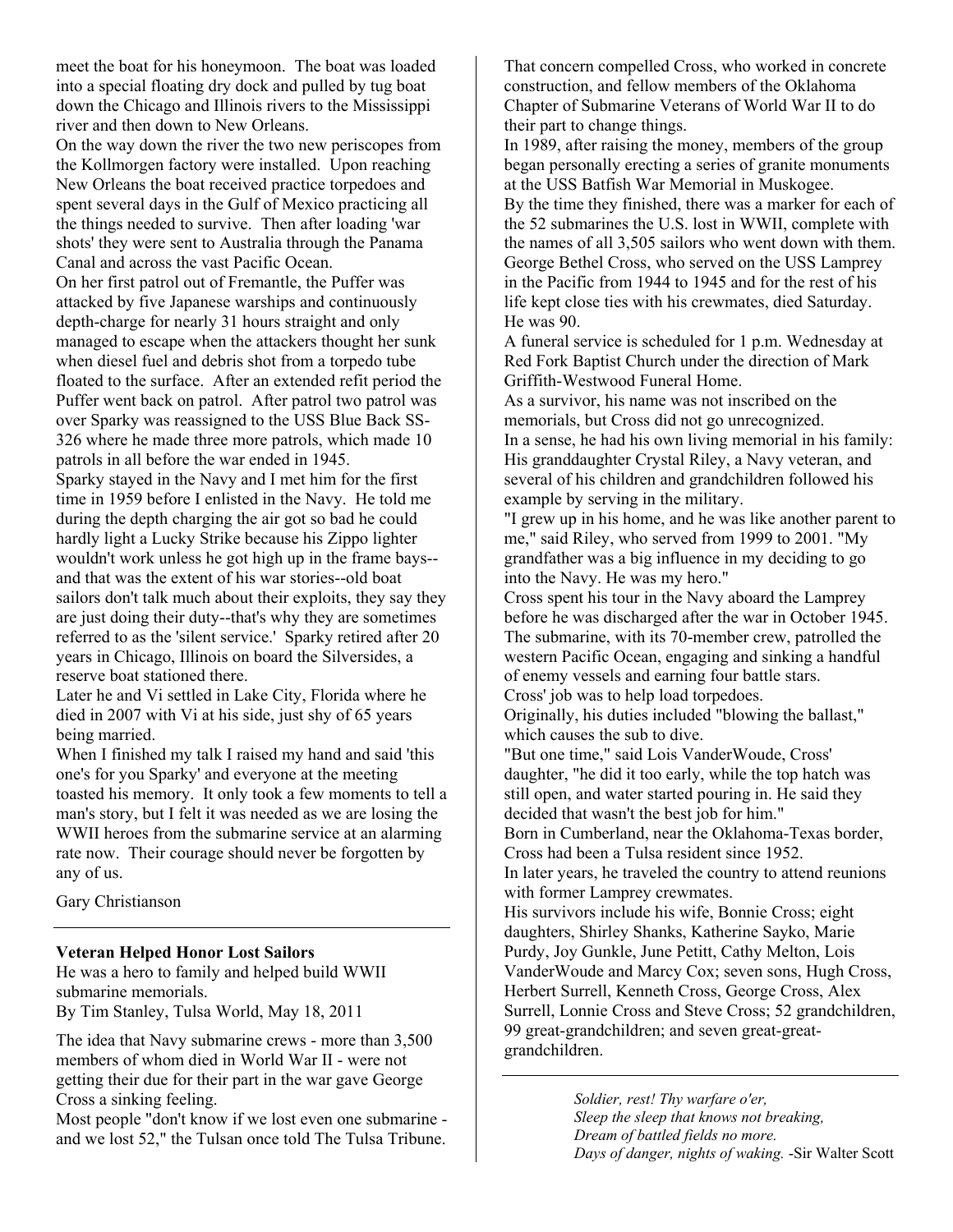## **Admiral Osborne Scholarship Fund**

How about helping out the scholarship fund? We are offering a Charleston Base Challenge Coin for sale. ALL proceeds go into the scholarship fund. Coins only cost \$7 each. Available for an additional \$1 is a protective plastic capsule. Buy several for great gifts! To get your coin(s) see Julian Villegas or Carl Chinn. Make sure you have one for "when you get challenged"!



# **Naval Submarine Base Kings Bay Celebrates Diversity**

By Stacey Byington, Trident Refit Facility Public Affairs, May 19, 2011

KINGS BAY, Ga. (NNS) -- Naval Submarine Base Kings Bay and other tenant commands hosted a diversity fair for military and government workers, May 19. Throughout the year, the Navy recognizes nine different minority groups with a dedicated month focused on each specific group. These include Black History Month in February, Asian-Pacific American Heritage Month in May; Hispanic Heritage Month in September/October; and National American Indian Heritage Month in November. The Kings Bay Diversity Fair combined several of those into one.

"Diversity is all the different characteristics and attributes of our individual Sailors and government employees who enhance the mission readiness of the Navy," said Capt. Jim Jones, executive officer, Trident Refit Facility, who opened the event. "The Navy reflects diversity at all levels and employs top-performing people whose diverse backgrounds, experiences and skills help us meet today's challenges."

The event meshed the food and entertainment of several cultures that directly influence the Kings Bay community.

The Navy Band Southeast combo "Pride," performed throughout the afternoon with a mix of pop, rhythm and blues, classic rock, modern rock, dance, Motown, soul, hip-hop, swing, country and disco music. Other entertainment included authentic Polynesian dances from Hawaii and Tahiti, Cherokees of Georgia dancers from the Cherokees of Georgia Tribal Council,; and the Trinity Dancers from Kingsland, Ga. In addition to the food and entertainment, different groups from the installation were able to reach out to

service members, civilians, and family members to inform them of opportunities for education and different workshops.

The Kings Bay Navy College Office invited representatives from more than 24 universities and colleges that offer off-duty educational opportunities. The schools included King Bay's eight on-base partners as well as several off-base schools from the local area and many others from around the country that offer a wide range of distance learning opportunities. Additionally, representatives from the Fleet and Family Support Center offered two sessions of '10 Steps to a Federal Job,' and 'Career One-Stop,' aimed at providing assistance for job seekers.

The Buffalo Soldiers Motorcycle Club, Jacksonville Chapter, educated fair attendees on the role that Buffalo Soldiers played in the history of the United States. "Today's Navy has the most highly qualified, highly motivated, and highly trained forces of men and women in our history," said Jones. "We are stronger today because we are more fully representative of all Americans."

# **Military History**

During the spring of 1941 before the United States entered World War II, German U-boats were patrolling the seas of the Atlantic Coast, disrupting U.S. shipping supply lines to Britain and France. The U-boats targeted some ships off the North Carolina coast, where there were no Marine Corps air patrols. That began to change when Lt. Col. Thomas J. Cushman landed the first plane at Cherry Point on March 18, 1942. Three months later, U.S. Army Air Corps pilots were flying Lockheed A-29 Hudsons from Cherry Point on patrols off the coast, searching for German submarines. It didn't take long for the patrols to pay off. Lt. Harry J. Kane spotted a German U-boat on July 7, 1942, and sent it to the bottom of the ocean, marking the first time a Cherry Point plane, or any American plane, had sunk a German U-boat. "The sinking of the U-701 by Lt. Harry Kane and his air crew was a very significant event during the Battle of the Atlantic," said author Ed Offley, who is currently writing the book "U-701:The U-boat that brought the Battle of the Atlantic to America's Shore. "For the first five months when the United States and Germans were at war, the U.S. Navy and the U.S. Army air forces failed to create an effective anti-submarine defense along the entire U.S. East Coast. The result was the massacre of civilian shipping. The catastrophe along the East Coast was sometimes as bad as the attack on Pearl Harbor." During the first six months of the war, the battle brewing in the Atlantic was not lost on military officials. "The losses by submarines off our Atlantic seaboard and in the Caribbean now threaten our entire war effort," Gen. George Marshall is quoted as saying on June 19, 1942.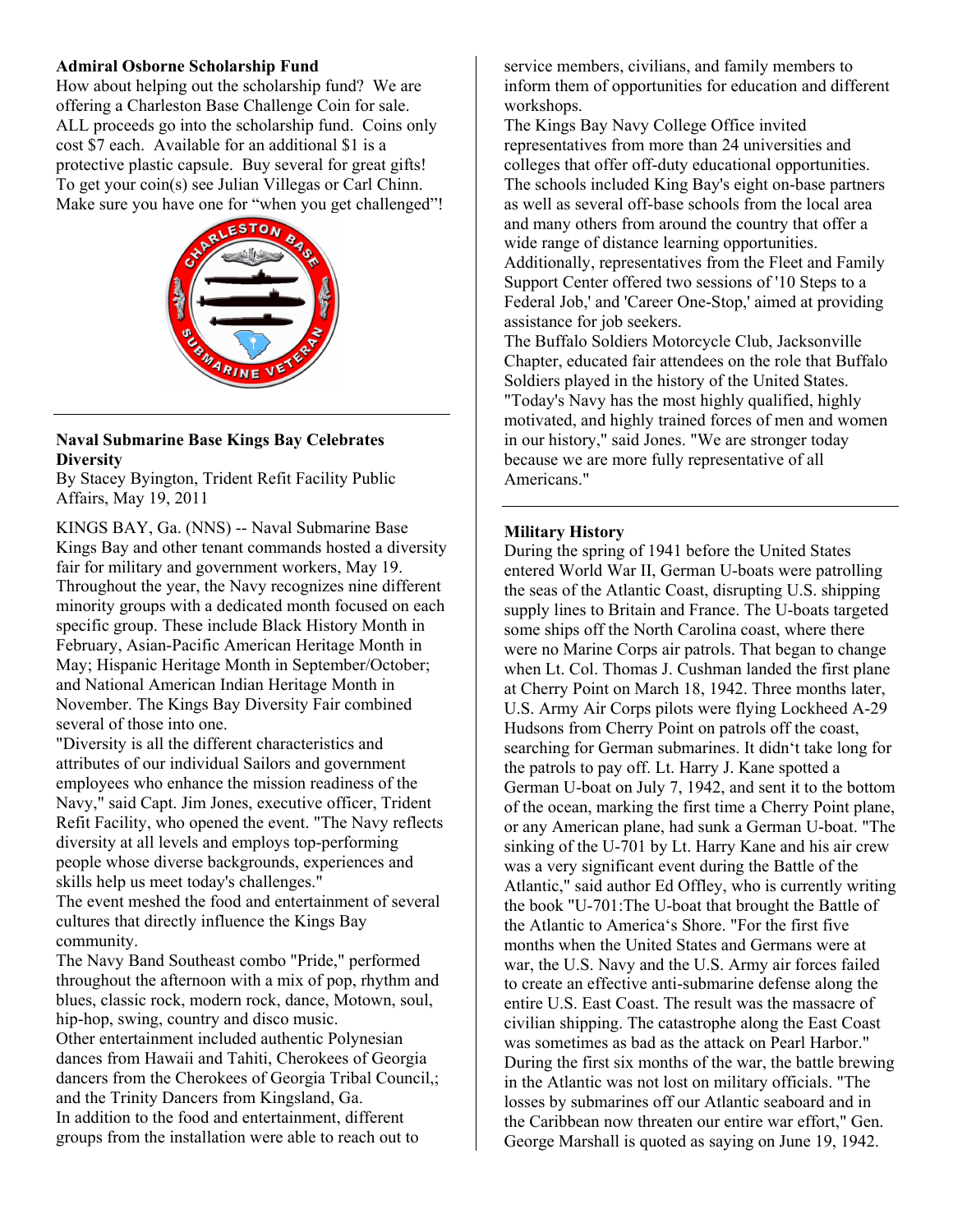In an oral history interview from the East Carolina manuscript collection from 1981, Kane, who died in 1990, recalled coming to Cherry Point and his role in the sinking of the U-701. "Yes, it was a new base; in fact, there were hardly any paved streets. The runways were paved, the streets, as I recall, were all dirt," Kane said. "The ranking Marine Corps officer at Cherry Point was a lieutenant colonel. There were no Marine Corps pilots at Cherry Point. There were two Navy squadrons and one Army squadron manning the whole base, the whole Marine Corps Station at Cherry Point. Kane's squadron covered the offshore waters of the Carolina coast looking for German U-boats. He said the planes would fly 25 miles off Cape Lookout and then head north or southwest, patrolling the ocean from north of Cape Hatteras to near Charleston, S.C. The missions were about 5 to 5 1/2 hours and there were three each day, which, between all the planes, covered the coast 17 out of 24 hours. "We would go out and fly and we could hear them talking to each other on the radio in German," Kane said. "We kept on flying that patrol which got quite boring, because you never would see anything, see freighters and so forth like that and convoys and we had instructions of what to do about convoys and how to patrol over them. I saw an awful lot of ships being sunk or right in the act of sinking." On July 7, 1942, Kane and his five-man crew took off from Cherry Point at 10:15 a.m. with duty to patrol south of Cape Lookout to Charleston, S.C. Ordinarily the planes would fly low, about 100 feet over the water, but on this day Kane was flying at about 1,500 feet in and out of the clouds. "I was mostly in them we'll say for two or three minutes and I'd break out for 30 seconds and then be back in them for two or three minutes," Kane said. "So on one of these that we broke out we saw something on the water that was actually closer to shore than we were." He estimated it was seven to 10 miles closer to shore than his plane. "We broke out of the clouds a number of times and by this time, I'd gotten everybody in the crew to try to help me decide what it was and finally we thought, well, it might be a submarine, and, we weren't sure, so we turned to a heading of almost due west and stayed up in the clouds, and I remember that I throttled back the airplane to try to cut down on the noise," Kane said. He said he stayed in the clouds for about five miles. "I broke out of the clouds, diving down from about 1,500 feet," he said. "By this time, I was only maybe four or five miles away from this object on the water. By now it began to look like it might very well be a submarine. "About this time the people on the boat, which was a submarine, must have seen me, because suddenly it submerged. Course, as soon as we saw this, we knew it was a submarine, there was no doubt then, and so we pushed the throttles all the way forward on the airplane and then proceeded as fast as possible to the point where the submarine had gone down. "I yelled at the

bombardier to get down there underneath and get ready to go and get the bomb doors open and all this excitement and everything and we were moving pretty fast that time. I think in my report I said something like 225 miles an hour." Kane's plane dived toward the sub at 50 feet and dropped three depth charges. "I think that the first one missed, I'm not sure. I think the second one was a very good shot, and I think the third one was a very good shot," Kane said. "Well, I pulled up slightly and made an abrupt turn and I could see this terrific explosion. Might have been the last one of the three depth charges. It was like a great big enormous bubble, and I'm just going to guess that it was 50 feet high and, of course, at this time we knew it was a submarine, but we didn't know whether we'd definitely gotten it or not." Kane circled back and saw men coming to the surface and eventually counted 17 Germans. "I threw out all my life preservers and the life raft that we had, and, of course, we were still about, you know, 20, 25 miles out," Kane said. The U-701 came to rest on the ocean bottom 10 miles east of the Diamond Shoals Light Tower. Seven members of U-701 survived. That Kane had sunk a Uboat was, at first, not believed. "Well, first of all, nobody would give me credit for sinking the submarine," he said. "I hate to say this, but evidently there's an awful lot of rivalry between the different branches of the service, and I was in the Army Air Corps. Of course I was attached to the Marine Corps because I was at Cherry Point, which was a Marine Corps station. The Navy was there and the Navy, to my knowledge, didn't care to say that the Army had sunk the submarine, or the Army Air Corps had sunk the submarine, and, they wouldn't say, you know, even though I told them that I'd sunk one and all that; they wouldn't believe me. "And until they found the seven survivors two days later, they wouldn't. Then they had to give me credit. It wasn't the case that they wanted to, they had to." Kane returned to the skies but later the squadron commander sent him and his crew to Norfolk, Va., and didn't tell them why. When he arrived, he was taken into a building where civilian men were armed with machine guns. Kane was introduced to the captain of the U-701. "I don't remember exactly what they said, This is the captain of the German submarine; this is the pilot that was responsible for sinking you' or whatever," he said. "And this is the part I love. He was very badly sunburned," Kane said. "That was the worst thing. See their head and shoulders were out in the sun all the time, but he stood up the best he could and came to attentionand threw me a salute and said, ‗Congratulations, good attack.' "And really, I mean it's just something that you just can't ever forget. So that was the story and that's all there was to it back in 1942, and until I started looking in 1979, and found Horst Degen." Kane would later become friends with Capt. Horst Degan through correspondence. In one of the letters, Degan told Kane of the attack from the sub's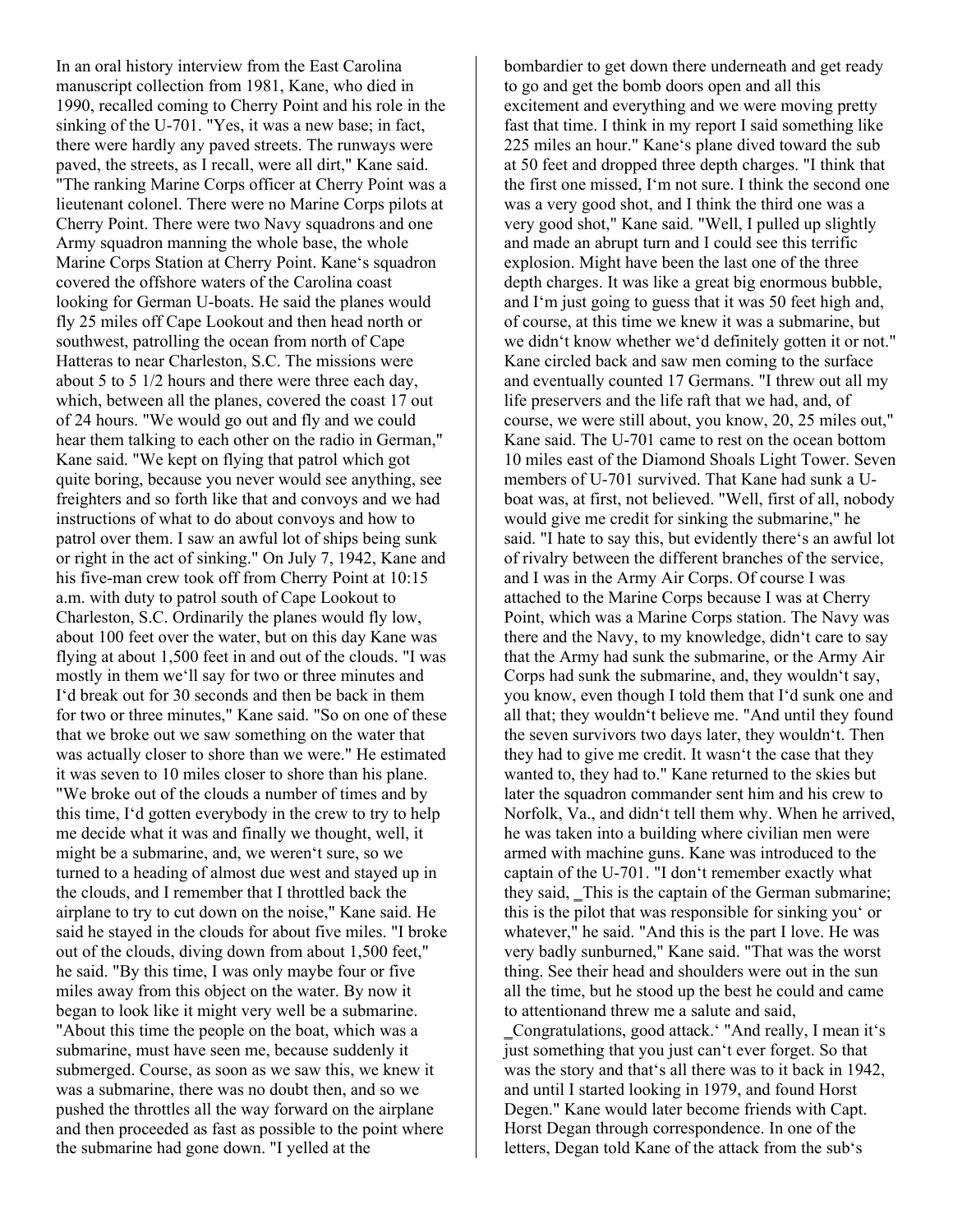perspective. "He tells me the story from his point of view, which is quite something, and he has a little aside written in there where he says "Thanks Harry for the life preservers that you threw.' So, I mean it sort of means something," Kane said. Adm. Adolphus Andrews had recommended Kane be decorated with the Navy Flying Cross for his actions on July 7, 1942. "Now the humorous part is there ain't no such thing as a Navy Flying Cross, and therefore I never got one, but I did get the Distinguished Flying Cross," Kane said. "No, the Distinguished Flying Cross is Navy, Marine Corps, Army, whatever. It's a quite high decoration. But, it's the same for any branch of the service. It has to do with flying, of course, you know." Four months after the first planes arrived at Cherry Point, the base proved its importance with Kane's sinking of the U-701. It wasn't long after that air patrols, and British and American Navy ships began to win what has been called the Battle of the Atlantic, and crucial supplies for the war effort were safely arriving in England and other allied ports. "Cherry Point was a vital air base in terms of patrols for German U-boats," Offley said. "What made it effective was the various services breaking down and doing effective anti-submarine patrols. That's what finally drove the U-boats offshore."

# **Tricare User Fees Update 67**

On 4 MAY the House Armed Services Military Personnel Subcommittee rejected the Pentagon plan to raise TRICARE Prime 13 percent and approved a 1.6 percent across-the-board pay raise for active duty personnel at a NDAA markup. Subcommittee Chairman Rep. Joe Wilson (R-SC) said, ―It is my goal to ensure that we are doing everything possible to ensure that they (service members) have the benefits and support that they deserve. The Subcommittee would bar for one-year any increase in fees for participants in the TRICARE Prime health program. However, the Subcommittee's mark (version of its NDAA personnel and quality of life provisions) faces an uncertain future. House Armed Services Committee Chairman Rep. Howard ―Buck McKeon (R-CA) and Ranking Member Adam Smith are at odds with Rep. Wilson. It is broadly reported that the Committee Chairman and Ranking Member support an amendment that would increase TRICARE Prime 13 percent as the Pentagon proposes and tie future increases to the Cost of Living Allowance increases in retirement pay. Senate. The Defense Department presented testimony 5 MAY before the Senate Armed Services Personnel Subcommittee on its proposal to increase TRICARE rates. Robert F. Hale, the Pentagon's Chief Financial Officer, told elected Senators that the President's plan would ―save at least \$3.2 billion over the next five years. Describing the plan, Hale said ―working age military retirees under 65 would pay an

additional 13 percent monthly for participation in TRICARE Prime, all retirees would pay higher copayments for prescription drugs, and the Department of Defense would wash its hands of managing TRICARE by attaching automatic yearly fee increases that would likely average, at minimum, 6 percent. According to the Pentagon CFO, the time is right to raise fees because TRICARE enrollment fees have not increased since Congress appropriated funds for the program in 1994. The Senior Official told the panel that if the proposal is enacted, the plan would cost certain retirees an estimated \$430 million over the next five years and all retirees and their families an estimated \$2.5 billion in out-of-pocket costs for pharmaceutical increases Members of the military community are urged to contact their legislators and express their disapproval of DoD's proposals. An expedited way to do this is to go to

http://capwiz.com/naus/issues/alert/?alertid=45252501 and forward them the preformatted message available there.

## **Tricare User Fees Update 68**

Military retirees enrolled in the TRICARE program likely will see a fee increase in the next year, a panel of defense experts and former Pentagon officials said 10 MAY. "The chances are good" that Congress will agree to raise participant fees modestly starting in 2012 for military retirees eligible for TRICARE health care coverage, said Lawrence Korb, a senior fellow at the Center for American Progress who was an assistant secretary of Defense during the Reagan administration. Korb spoke at an event sponsored by the liberal-leaning think tank that also included David S.C. Chu, former Defense undersecretary for personnel and readiness and currently president of the Institute for Defense Analyses; Rudy deLeon, senior vice president of national security and international policy at CAP and Chu's predecessor at the Pentagon; and Vice Adm. Norbert Ryan, president of the Military Officers Association of America. The House Armed Services Subcommittee Military Personnel earlier this month approved a version of the fiscal 2012 Defense authorization bill that included a provision to prohibit for one year fee increases to TRICARE Prime, one of the options in the military's health care plan. A House Armed Services spokesman said, however, that the full committee's markup will include a fee increase in 2012 and an indexed increase tied to the cost-of-living adjustment beginning in 2013. The prospects on the Senate side are looking up, too, now that Sen. Jim Webb (D-VA)., who had earlier expressed strong reservations about a fee hike, said in his latest statement that he is keeping an open mind about initiatives to improve the efficiency and effectiveness of military health care benefits. The Defense Department had proposed a 13% increase in 2012, indexed thereafter to slightly more than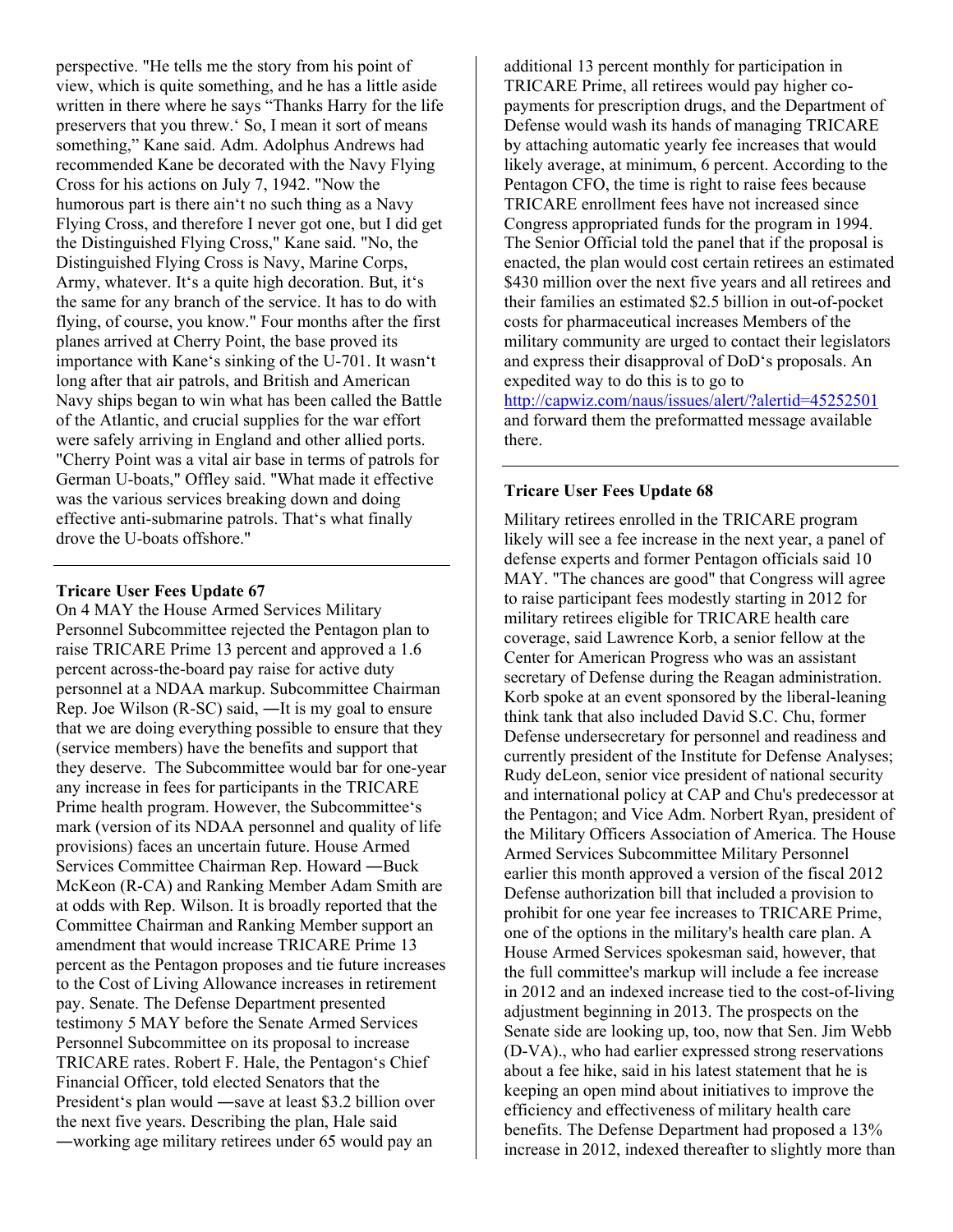6%. Defense's fiscal 2012 budget request includes \$52.5 billion for the TRICARE program, a 300% increase from its budget a decade ago. And in April, the military launched the TRICARE Young Adult Program, a provision in the fiscal 2011 Defense Authorization Act that gives unmarried dependents who don't have their own employer-based insurance the option of buying month-to-month health coverage until age 26. Previously, children were eligible for TRICARE until age 21, or 23 if they were full-time students. Defense Secretary Robert Gates has repeatedly called for a fee increase for working-age military retirees enrolled in TRICARE, but it is a politically sensitive subject, with lawmakers and advocates of the military wary of appearing ungrateful for the sacrifices of service members. All four panelists at the CAP event, however, agreed that the time has come to raise participant fees modestly and begin the debate on how to restructure the system to rein in costs while providing enrollees with quality health care that is affordable to them. While fees associated with the cost of health care for most Americans, including federal civilian employees, have spiked over the years, participant fees under TRICARE were set in 1995 and remain at \$460 per year for the basic family plan. The cost for comparable coverage for federal workers is between \$5,000 and \$6,000 annually. Ryan, whose organization advocates for service members and their families, said he supported a modest fee increase for 2012, and increases tied to the cost of living thereafter. He also said the creation of a mailorder system for pharmaceutical delivery would produce more savings to the department. One of the byproducts of TRICARE's low cost has been that some enrollees who already have employer-sponsored insurance through a civilian job opt for enrollment in TRICARE Prime, which has the lowest out-of-pocket costs in the TRICARE system. Many military retirees are still young enough to have second careers after they leave the service. "We all know when there is no cost, people overuse the system," Korb said. "Some [civilian] employers would pay their employees to take TRICARE," Chu said, criticizing that practice. The former defense undersecretary said TRICARE needs to be revamped, but in a way that "preserves the excellence of the system." Korb argued for even farther-reaching reforms to TRICARE, including increased cost-sharing to encourage responsible use of TRICARE for Life benefits and limiting double coverage for working-age retirees above a certain income level. "I think the TRICARE debate will be part of the federal health care debate," Chu said.



## **Navy Sea Story**

The Navy used to require officers to foot their total moving expenses out of pocket and file for reimbursement at their new duty station and they might be reimbursed several months later. In August of 1870, LCDR J. P. Fyffe had orders to be CO of a frigate out of San Francisco . His current duty station was in New London, Connecticut. He did not think it right that his moving expenses should be out of pocket. The following is what happened.

LCDR Fyffe sent a message to the Secretary of the Navy requesting that the Navy either lay out the money or supply him with railroad tickets or transportation via naval vessel.

The reply came from the Chief of Bureau of Navigation: To: Lieutenant Commander J. P. Fyffe In reply to your letter of the 18th: Your request is contrary to Navy regulations. Carry out your orders. The orders also stated: While carrying out these orders, you will keep the Bureau informed of your whereabouts. (There was nothing which stated when he was supposed to arrive in San Francisco or by what means.)

LCDR Fyffe donned his best uniform and strapped his sword to his small travel kit.

At sunrise on the 25thof August, he walked out of New London and headed westward for San Francisco. By sundown he reached East Haddam where he sent the following telegram to the Chief:

25 August - Compliance orders number 1998. LCDR Fyffe en route New London to San Francisco on foot. This telegram to keep Bureau informed my whereabouts. Made good 22 miles this date. Spending evening in hayloft in Mount Parnassus . Very respectfully, Fyffe. Every evening for the next few days he sent a telegram. 26 August - En route on foot. Made good 31 miles this date. By gracious consent, Mayor of Bristol, am spending night Mayor's stables. Have noticed he has hybrid mules specially bred for tropics. Suggest Navy investigate.

27 August - En route on foot. Made good only 1 1/2 miles this date. Rained all day. Staying overnight at Litchfield with my father's friend, General Holmes. I find standard boot worn by naval officer inadequate for prolonged walking. Suggest Surgeon General investigate.

28 August - Spending night Lakeville. Lovely country. Expect to buy home here as soon as I get reimbursed travel voucher submitted by me to Navy three years ago. Tomorrow I enter New York State .

29 August - En route on foot. Make 28 miles this date despite badly worn boots. People not familiar Navy uniforms this area. Great crowd walked part way with me. I sang them sea chanties. Populace thinks it a great sign of democracy for commanding Officer of his ship to walk 3000 miles to new station. Police Chief, Hudson, New York has given me best cell in jail for overnight.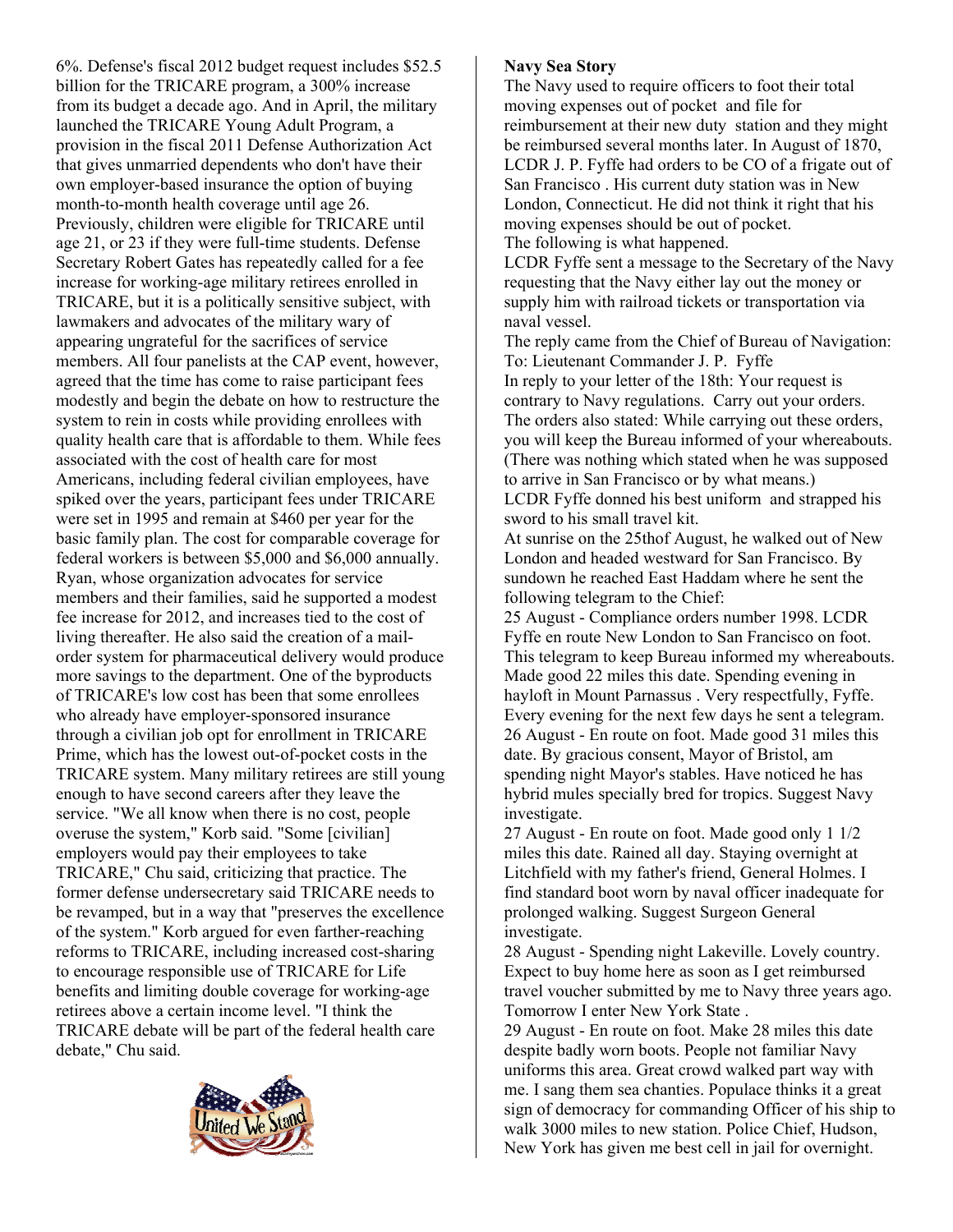30 August - Enroute on foot. Arrived Albany . Request Recruiting Officer be authorized issue me new shoes. Boots fell apart noon today. Entered Albany barefooted. Will remain Seward Hotel two days awaiting answer. Earning my keep as bartender. Local rum far superior than served in Navy. Am sending sample. Very respectfully, Fyffe.

31 August - Fyffe received the following message: I strike my colors. Secretary of the Navy authorized Recruiting Officer, Albany issue you boots and provide quickest transportation from Albany to San Francisco. Even Chief of Bureau Navigation can laugh when outsmarted!

# **World's Oldest Submerged Submarine Finally on Dry Land**

The 75-year-old Lembit, considered the world's oldest submarine afloat, was pulled ashore on the evening of May 21.

Preparatory work to get the submarine out of the water started at midnight to avoid the wake produced by highspeed vessels.

Nevertheless, getting the 600-ton ship onto dry land posed a greater challenge than initially expected, according to ETV.

Lembit's new home will be the seaplane hangar of the Maritime Museum, where the submarine will be restored and turned into a land-based exhibit.

The museum has also acquired more than two hundred original designs of the ship which will be used to restore the interior of the pre World War II submarine.

# **Keel Laying Ceremony to be Held for Newest Submarine**

By Submarine Group 2 Public Affairs Office, May 19, 2011

NEWPORT NEWS, Va (NNS) -- Newport News Shipbuilding, a division of Huntington Ingalls Industries (HII), will host a keel laying ceremony May 20, for the new submarine USS Minnesota (SSN 783), the third U.S. Navy ship named for the North Star state. Ellen Roughead, wife of Chief of Naval Operations Adm. Gary Roughead, will serve as the ship's sponsor and keel authenticator for the ceremony. Roughead will authenticate the keel by chalking her initials onto a metal plate. Her initials are then welded onto the plate, which will be permanently affixed to the ship.

The ceremony can be viewed live at

www.tvworldwide.com/events/hii-nns/110520/ Minnesota will be the 10th of a projected 30 Virginiaclass submarines. Construction began in February 2008 and her name was announced July 15, 2008. The name Minnesota was selected to honor the state's residents and their continued support of the U.S. military. The state is

home to 46 Medal of Honor recipients spanning the Civil War to the Vietnam War.

HII designs, builds and maintains nuclear and nonnuclear ships for the U.S. Navy and Coast Guard and provides after-market services for military ships around the globe.

Minnesota is being built under a teaming arrangement between HII and General Dynamics Electric Boat. Upon completion, the submarine will be 7,800-tons and 377 feet long, which is slightly longer than a football field. She has a 34-foot beam, will be able to dive to depths greater than 800 feet and will operate at speeds in excess of 25 knots submerged. Minnesota is designed with a nuclear reactor plant that will not require refueling during the planned life of the ship, reducing lifecycle costs and increasing underway time.

# **Sessler Awarded**

Published Thursday, May 12, 2011 7:42 PM Summerville Journal Scene



Friday, April 1, 2011, could have been a Friday, much like many others. Instead, Special Agent Nathan Sessler, a member of the Air Force Office of Special Investigations, or AFOSI, was patiently waiting in his Air Force service dress uniform for his awards ceremony to begin at Andrews Air Force Base, Maryland. Andrews Air Force Base was a long way from Summerville, South Carolina where he grew up and his family still lived. Then again, a lot of things had happened since those days.

While Agent Sessler was waiting, he looked over and smiled at his family who were also patiently waiting. After all, it wasn't every day that your son came back from a tour in Afghanistan. His mother, Sharon, and sister, Lauryn sat on either side of his father, Martin. Mr. Sessler, a retired Command Master Chief Petty Officer, looked perfectly poised awaiting orders much like he had for those 20 plus years of service as a submariner in the U.S. Navy. Agent Sessler's family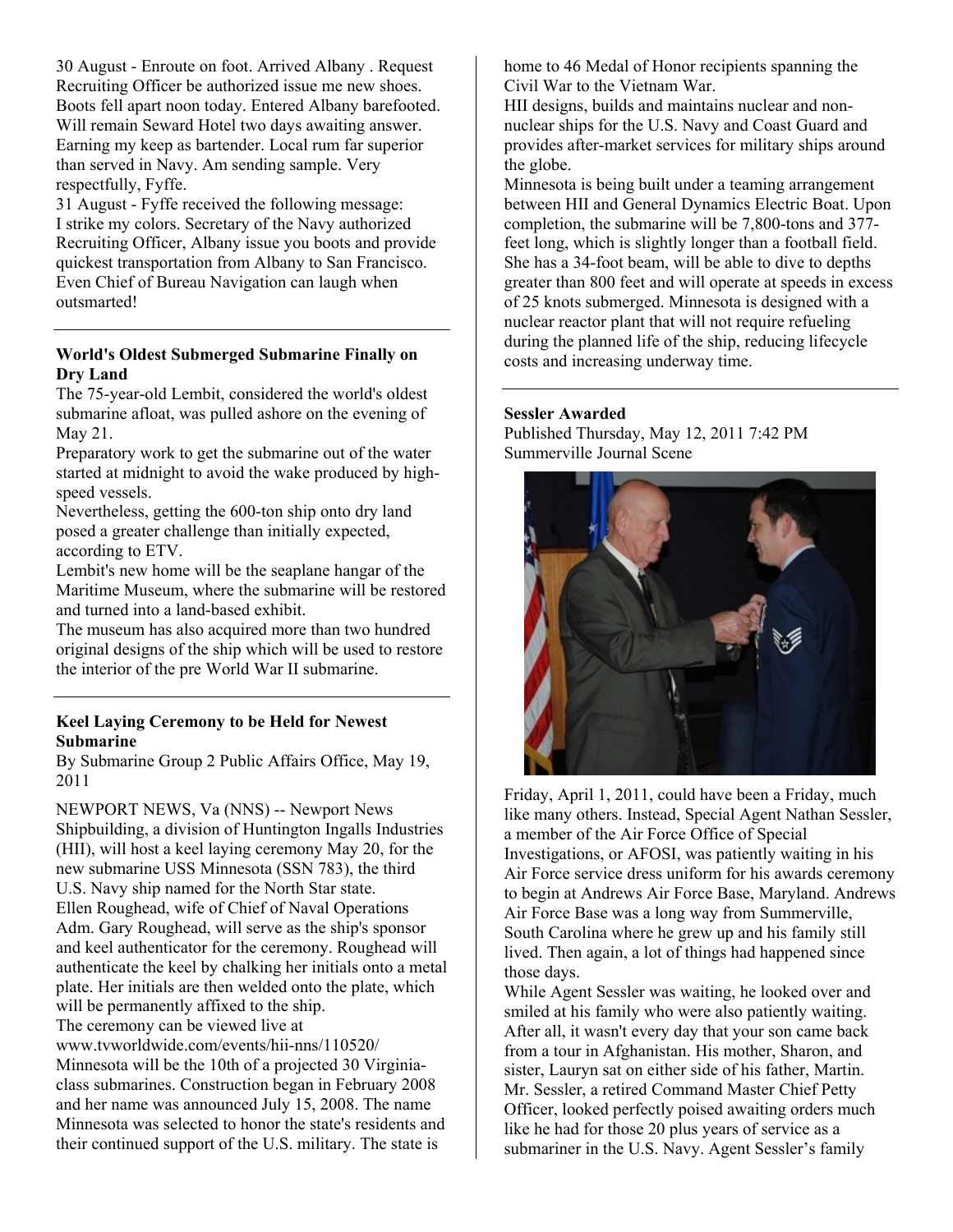knew they were there for awards presentations, but Nathan had never told his family exactly what he did in Afghanistan or what would transpire during the awards ceremony.

Finally, the moment had come. First, Agent Sessler was awarded the NATO, Non-Article 5 medal for participation in NATO combat and humanitarian missions in Afghanistan. He stood at the position of attention while the ceremony proctor read the citation and his Air Force Commander pinned the medal on his uniform. Then came the Afghanistan Campaign medal for successful completion of his tour of duty in the countries capital, Kabul. Before the third medal was awarded, Mr. Sessler was called to the front to present and pin on the final, and most telling medal: the Joint Service Commendation Medal. With a look of surprise and a little shock, Mr. Sessler proceeded to the front of the auditorium and took his place next to Special Agent Sessler. Both father and son stood, side-by-side, over thirty years of voluntary military service between them while the citation was read:

"The Joint Forces Commendation medal is hereby presented to Special Agent Nathan Sessler, United States Air Force, whom distinguished himself by exceptionally meritorious actions while deployed in support of operation Enduring Freedom as an Offensive Counterintelligence Operations Officer from 1 April 2010 to 12 September 2010…During this time, SA Sessler ran one of the most sensitive Counterintelligence Operations in the Joint Operating Area…. SA Sessler risked his life daily and led over 120 sensitive Offensive Counterintelligence missions outside of US or Coalition controlled areas the highest operational tempo of anyone assigned to the team…"

As the proctor finished the last line Mr. Sessler turned toward his son and pinned the medal to his chest. Agent Sessler, in line with the oldest of military traditions, rendered a sharp salute to his father. Retired Command Master Chief Petty Officer Sessler snapped sharply to the position of attention and returned the same. With the section focusing on Agent Sessler coming to a close, Agent Sessler presented a gift to his family to thank them for all of their love and support. It was a shadow box with a U.S. flag that Agent Sessler personally carried with him during his deployment to Afghanistan. The certificate that accompanied the flag was made out to his father. It said, "This flag was flown in the face of the enemy during multiple combat missions in Afghanistan on 11 Sept 2010 … May you treasure this unwavering symbol of Freedom for our Country, our way of life, and your selfless service" referencing Mr. Sessler's service in the United States Navy.

Agent Sessler's most recent trip to Afghanistan contributed to his total of over 755 days overseas during his military career to include deployments to Saudi

Arabia, Egypt, Korea, Haiti, Afghanistan, Iraq, and numerous countries in Africa. During Agent Sessler's 13 years in the Air Force, eight of which have been in OSI, he has been awarded 21 individual military medals and 23 individual military awards. Some of Agent Sessler's most recent decorations include the Humanitarian Service Medal, Armed Forces Service Medal, multiple Air Force Achievement medals, multiple Air Force Commendation Medals, and his first Joint Service Commendation Medal. Currently, Special Agent Sessler is stationed at Marine Corp Base Quantico, Virginia and still serves in the Air Force Office of Special Investigations.

## **Missing WWII Sub Found with 42 Entombed Sailors**  PR Newswire, May 24, 2011

KEY WEST, Fla., -- An exploration team led by Tim Taylor aboard the expedition vessel "RV Tiburon" has located and documented the wreck of the WWII submarine USS R-12.

The R-12 was lost on June 12, 1943 in 600 feet of water, sinking in less than 15 seconds.

She sank nearly 70 years ago taking 42 US servicemen to their deaths off the coast of the Florida Keys, USA. The reason for her loss remains unknown.

R-12 began its career as a World War I era sub that was re-commissioned for service in World War II. At the time of the sinking R-12 was engaged in war time patrol operations near Key West. Only two officers and 3 enlisted men survived the disaster that claimed 42 lives. In making the discovery, the team deployed a state of the art autonomous underwater robot which collected first ever imagery of the remains of R-12. They are collaborating and sharing their findings with the US Navy.

RV Tiburon is launching an expedition in the Spring of 2012 to further investigate the possible causes of the sinking, and collect detailed archeological baseline data.

## **Bataan Lays War Heroes to Rest at Sea**

By Mass Communication Specialist 1st Class Elijah G. Leinaar, USS Bataan Public Affairs, May 22, 2011

USS BATAAN, Mediterranean Sea (NNS) -- Sailors aboard multipurpose amphibious assault ship USS Bataan (LHD 5) committed a World War II prisoner of war along with four other Sailors to their final resting places May 21 during a burial-at-sea ceremony while the ship operated in the Mediterranean Sea.

Chief Electrician's Mate (Ret.) Marion "Turk" Turner, who was held captive by the Japanese for three and a half years in the 1940s after his submarine USS Perch (SS-176) was attacked, had a special relationship with Bataan and the crew who delivered him the deep.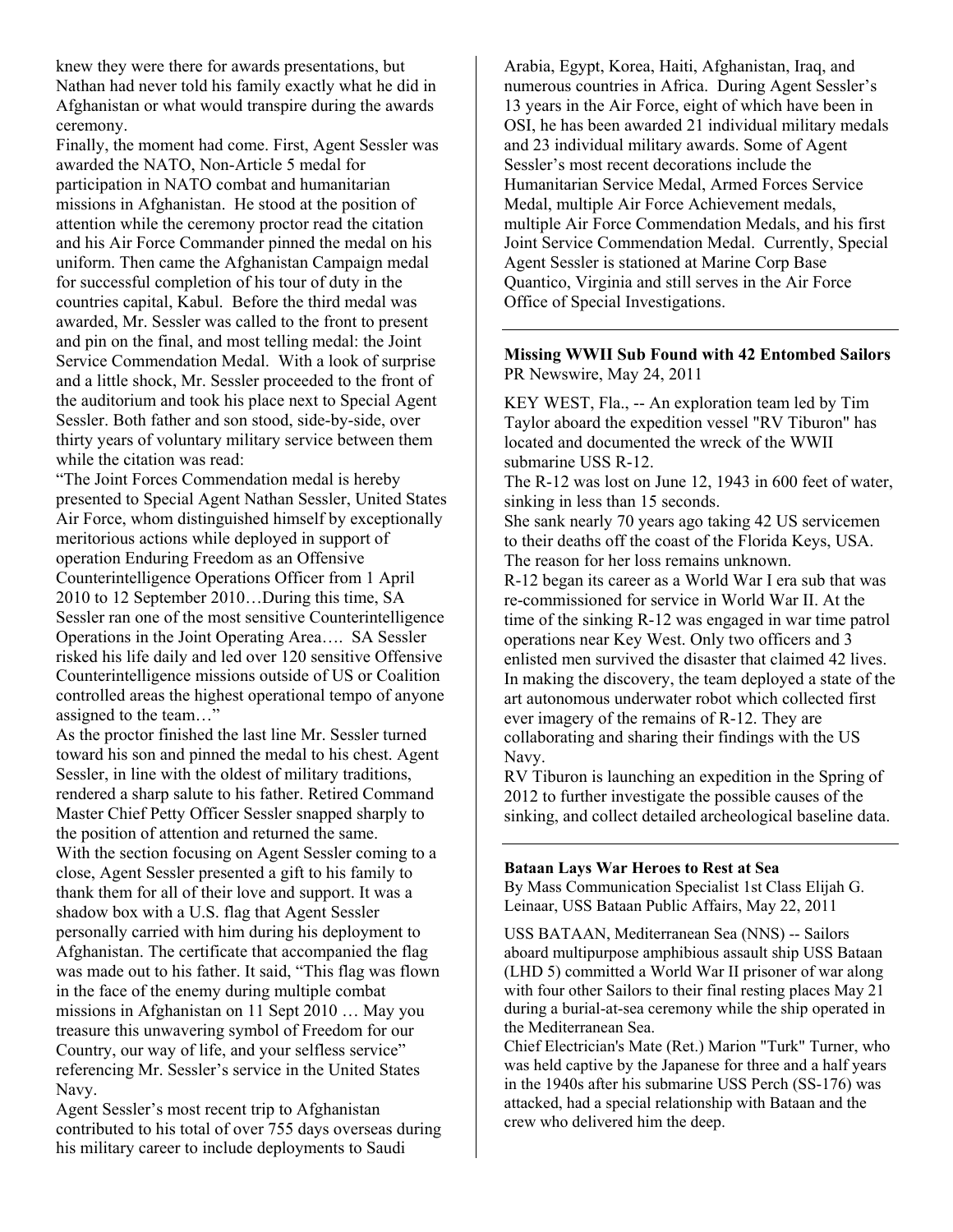Turner, a "Defender of Bataan and Corregidor," because of his service in the Pacific during World War II and his time spent with Bataan Death March survivors in a Japanese prison camp, had been meeting monthly with other POWs and defenders for decades over breakfast at Bunny's Restaurant in Suffolk, Va.

In May, fresh from supporting Operation Unified Response in Haiti, Sailors from Bataan began attending the monthly breakfasts and had the opportunity to establish a relationship with the survivors and to get to know the 92 year-old Turner.

His legacy is now tied to Bataan, where he made a significant impact on Sailors' lives by sharing his stories. "Turk's story brings to life the history of Bataan," said Aircraft Maintenanceman Master Chief (AW/SW) Noel Vergara. "He reminds us personally of the sacrifices we make in the military, and although he was a prisoner of war, he knew he was going to be rescued. He always had a positive outlook on things, and we live a better life now because of the sacrifices he made."

It's those sacrifices Bataan's Sailors are making on a daily basis while deployed to the Mediterranean Sea that help them appreciate what so many like Turner have done before them.

"I think that when they see this [ceremony] they think these guys are war heroes, and that these are the true heroes of the past," said Vergara. "It's really an honor for us to be able to render them these services."

Vergara along with Capt. Steve Koehler, Bataan's commanding officer, met with Turner and the group of veterans regularly at the breakfasts, and had grown close to them over the past year.

"I've had two great honors prior to this," said Koehler. "One, pinning a purple heart on him sixty years hence, and two, having his wife ask me to speak at his funeral and lay his remains to rest in the deep. It's been such a privilege to do both for him and for her. I'll never forget it."

Koehler was visibly moved during the ceremony when he committed Turner's cremains to rest, and he said knowing Turk was truly an honor.

"Sailors need to remember the heritage that we have in the Navy, and Turk is a shining example of that," said Koehler. "Connecting with our past is important to make sure we do everything right in the future."

Burials at sea have long been a part of naval tradition, but it's not very common that the burial detail is so closely tied to the veteran.

"It's precisely because of those who have gone before us that we have the Navy we have today," said Cmdr. Steve Souders, Bataan's command chaplain. "Coming to know him and his story  $\dots$  I just have tremendous admiration for him. He was very welcoming, very friendly and very open about his experiences as a POW. He loved to have fun, loved to laugh, loved to have breakfast with us, so it was a joy to have the experience to know him."

Turner's wife, along with the other families of those honored during the burial will be presented with a ceremonial folded flag, and the shell casings from the rounds fired during the 21-gun salute. A letter from the captain, a chart listing the latitude and longitude of where the cremains were committed, and still photos of the ceremony will also be provided. Bataan is the command ship of the Bataan Amphibious Ready (ARG) group, supporting maritime security operations and theater security cooperation efforts in the U.S. 6th Fleet area of responsibility. For more news from USS Bataan (LHD 5), visit www.navy.mil/local/lhd5/ .

#### **Submarine Memorial Ceremony Weekend**

Lois and I spent the past weekend with over 50 submarine veterans. We gathered with these submarine veterans in Spruce Valley, North Carolina. Spruce Valley is just a dot on Highway 226 North in the Blue Ridge mountains. Carol and "Hop" Hopkins accompanied us. Hop is a submarine veteran who joined the Navy after I had retired! They live near us in Salisbury as does Charlie and Carolyn Cross, who also attended this ceremony. Charlie and Carolyn have also become close friends here in Salisbury. Our Hotel, the Skyview Valley Inn is located on 226N and is built up against the mountain and comes right to the edge of 226N.

The best can be said of the Inn is that it is "rustic." Lois used a chair for a bedside table and I used a refrigerator (didn't work) for my bedside table. There were no phones or mirrors in the room other than the small mirror on the medicine cabinet. The view was outstanding when you looked out the bathroom window. Oh, you could not close the bathroom door either.

But the owners turned the entire hotel over the submariners. Bar, dining room and everything else. We occupied the entire 16 rooms in the Inn. We ate, drank and partied without anyone being in our way.

The Gathering was to have a ceremony at the Moonshine Mountain WWII Submarine Memorial. This Memorial was built by Chief Harrell Jewel Flowers. Chief Flowers retired from the submarine service and purchased an entire mountain top. he built his home atop the mountain (what a view). He also over the years built a Memorial to the 52 submarines and 3,505 crew members lost during WWII. A photo of the Memorial is attached and you can see that he did an outstanding job.

We gathered on Armed Forces Day with a Color Guard, a 40 star flag (this was the USA Flag during WWII), a special flag that submarines flew and a bugler. Just locating this memorial is quite a feat. Matter of fact, our Chaplain got lost and did not make the event until it was over. Moonshine Mountain is out of Burnsville, NC and Moonshine Mountain Road (where the memorial is built) is just a small side road up to the top of Moonshine Mountain. Only the few people who live up this road will probably ever be the people who see this memorial. Other than we former submariners who have gather annually to pay tribute to our shipmates who are on Eternal Patrol. This is a shame but that is the way it is!